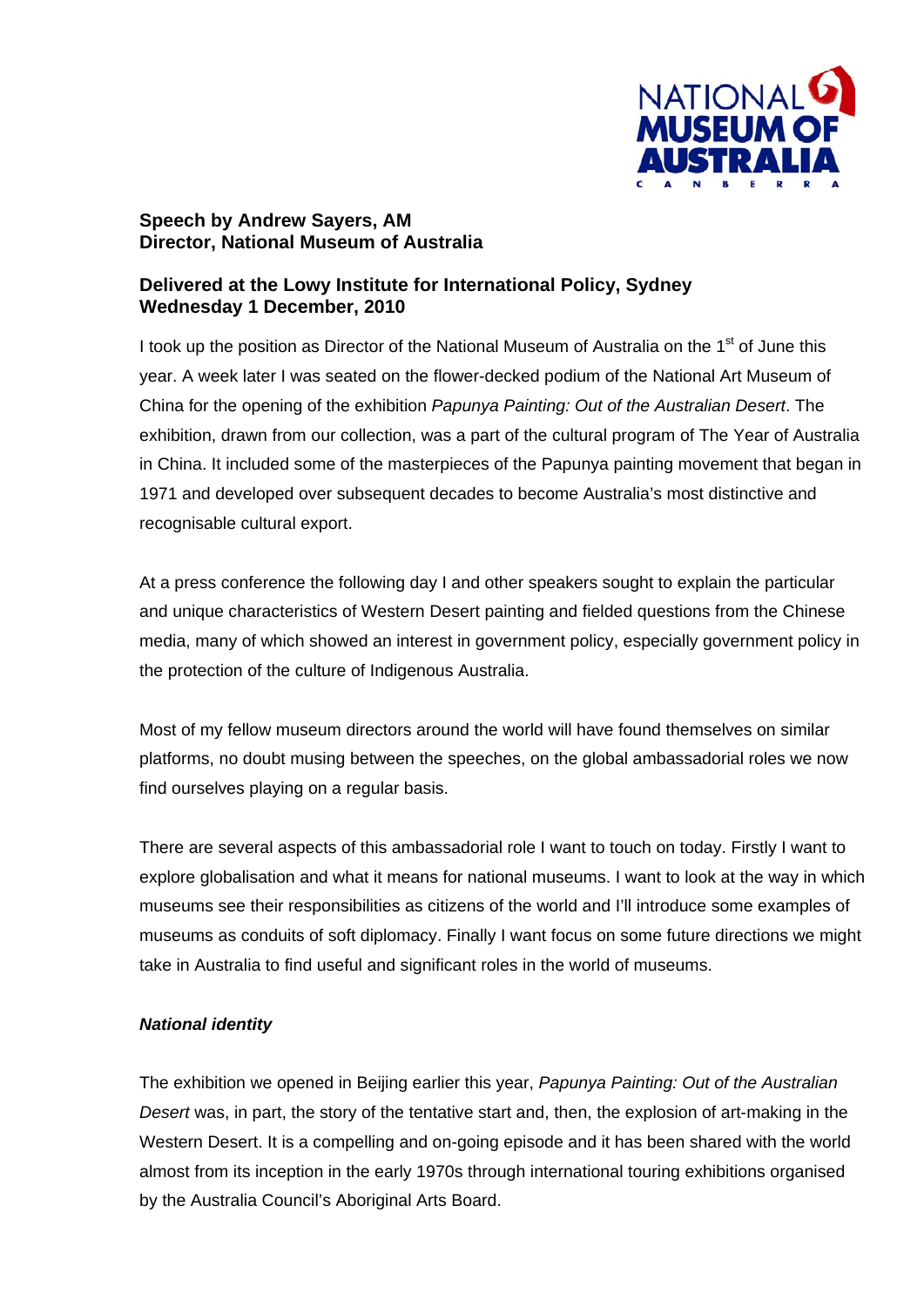The Papunya story is one of the great Australian stories – a part of the interwoven fabric of the Australian story. And if you were to ask me: 'What is the Museum's story?' I would answer: 'the Australian story'.

People expect institutions such as the National Museum of Australia to tell the Australian story. They also expect that a visit to the Museum will inform them in some way about national identity. Which is a much more complex proposition. Even if national museums do not set out to *define* national identity explicitly, there is an expectation that such institutions will have something to say about the things that are central to nationhood - in our case, to the definition of Australia or Australianness.

Clearly there is a responsibility on the part of a National Museum to consider carefully its role in this area. In the past decade much discussion has gone on in the Museum about the markers and symbols of the nation.

Furthermore, the Museum has been part of quite public disagreement about the way in which Australia's history of Indigenous and settler conflict has been presented as a defining dimension of our national ethos.

Increasingly the very idea of national identity seems to lead us into dangerous territory. The risks associated with overt declarations of national identity in the museum context have been highlighted in recent public debates in France. This year President Sarkozy announced the establishment of a museum of French history - the Maison de l'histoire de France - to be established in the grand National Archives building in Paris. In announcing the museum Sarkozy declared that its aim is to 'reinforce national identity'. His special advisor Henri Guaino described the museum is an answer to a French 'identity crisis'. This rhetoric immediately rang alarm bells; many French historians and museologists have an uneasy feeling that the museum will attempt to entrench an insular idea of what it means to be French. As correspondents in *Le Monde* pointed out, the Maison de l'histoire de France is the brainchild of a president whose use of the phrase 'national identity' has been closely linked to anti-immigration policies. As one historian correspondent commented 'One does not build a nation on the rejection of immigrants'.

A fortnight ago however Sarkozy was reported to have said in a television interview that he had given up on the terminology 'national identity', taking responsibility for the fact the debate he invited about the idea had 'sparked misunderstanding' and created tension. He has now decoupled the term from the immigration portfolio in his cabinet.

There are some important lessons here. On the one hand such politically-led debates are almost always going to be high jacked and create tension. Besides, we have to ask whether this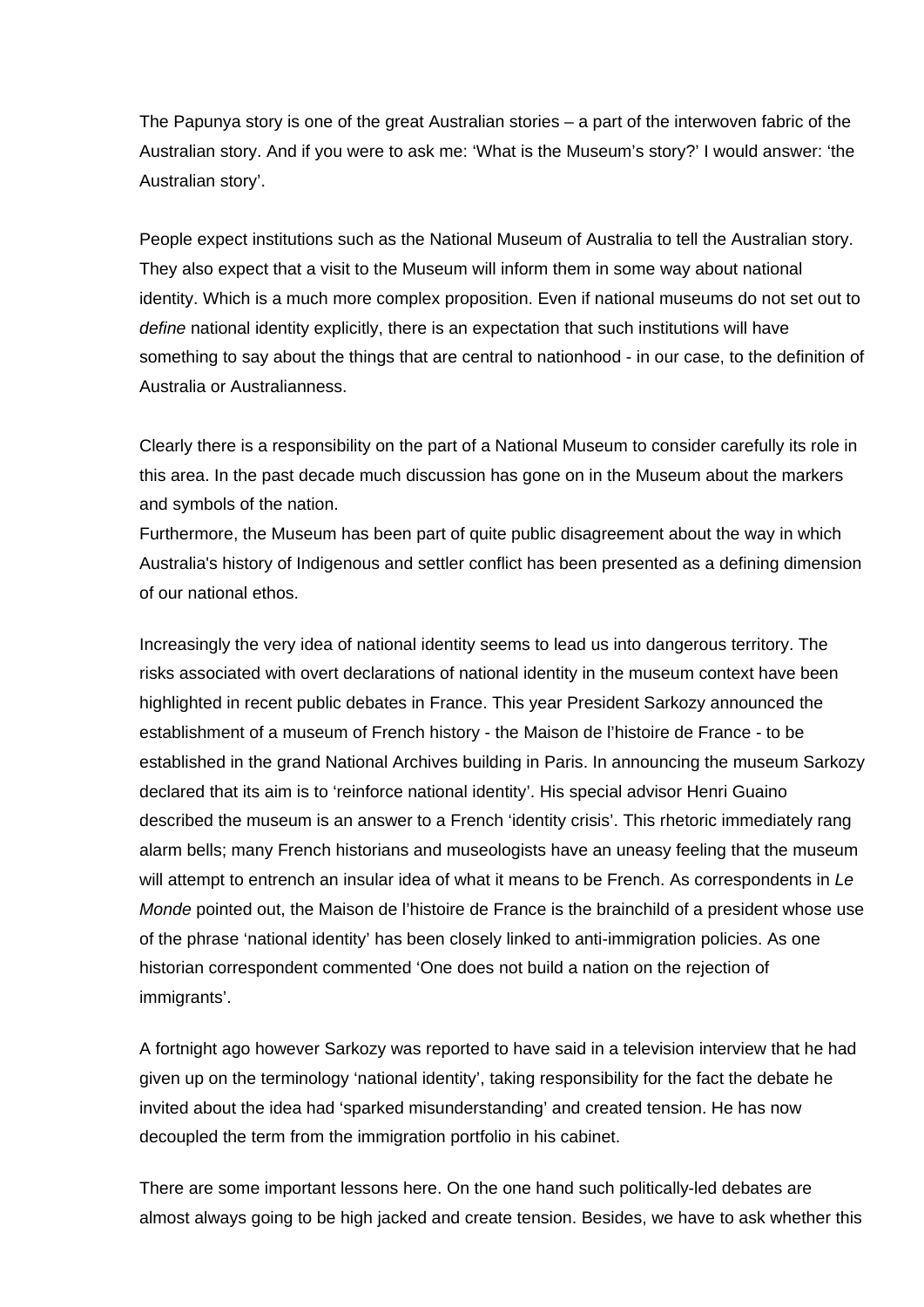question about the nature of national identity is worth asking at all. Ideas of national identity are such complex sets of notions that it is impossible to grasp them or pin them down.

On this subject, as on so many subjects, Amartya Sen cuts through the thicket of obscurity in a particularly enlightening way. In Sen's view we have to resist two unfounded but often implicitly invoked assumptions: (1) the presumption that we have a single – or at least a principal and dominant identity; and (2) the supposition that we 'discover' our identity with no room for choice. Sen gives an wonderfully extravagant but convincing example to underscore his first point – 'The same person can be of Indian origin, a Parsee, a French citizen, a US resident, a woman, a poet, a vegetarian, an anthropologist, a university professor, a Christian, a birdwatcher and an avid believer in extraterrestrial life.'

It is the role of museums to investigate and to reveal these specific collectivities whilst leaving the interpretation of national identity as possibilities imagined by our audiences. If there is one unifying idea of national identity it comes down to a geographical idea - admittedly complex in its articulation but a basic fact of our existence - we all inhabit this particular place, Australia. From this point we can move to the idea of citizenship and from there to the interpretive responsibilities of the museum.

#### *World museums*

Place and all the other things - people, stories and conditions that derive from place - only get us so far. In defining or touching on *national* identity we operate in a world that is shaped by the *transnational*. This obvious fact has created a lot of soul–searching in the museum community. There have been umpteen museum conferences across the globe exploring the tensions between, on the one hand, the expectation that we will engage with distinctive national stories and, on the other hand, a recognition that fundamental elements of the way we live now are parts of globalised systems.

The digital revolution has exaggerated this phenomenon but we can over-state its newness. The history of museums in Australia has always been linked closely to the rest of the world. If we look at museums in the nineteenth century we can see them behaving as mirrors of the intellectual enthusiasm and cultural imperatives of Britain and (in particular) German-speaking nations. Indeed colonial museums saw themselves as parts of an established world-wide community of scientific and material exchange.

Yet there does now seem to be an urgency about this phenomenon that is compelling museums to redefine their place in the world. It is not just global connectedness that is responsible for this but also increasingly cogent demands whose authority is community and locality-based.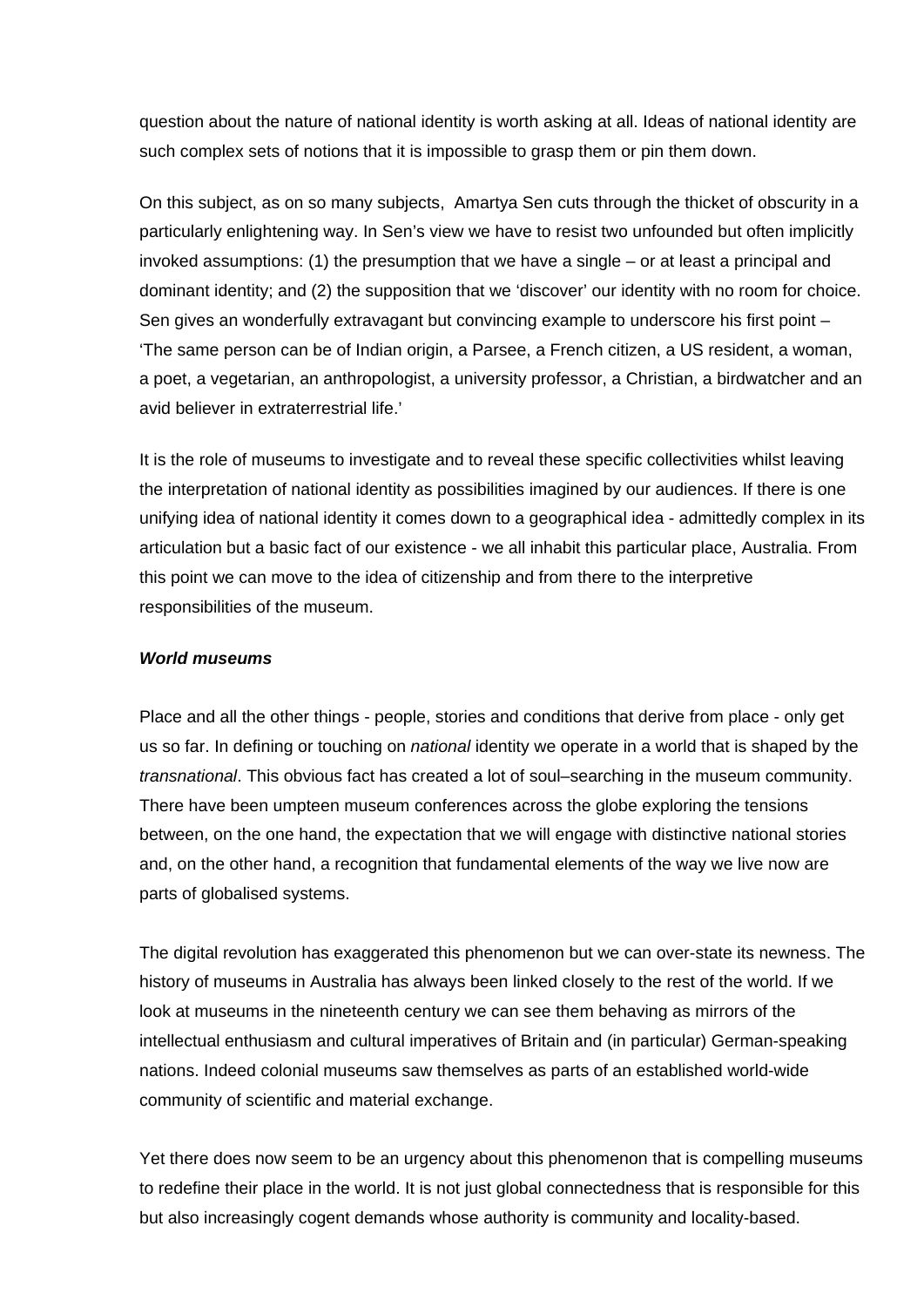The paradigmatic example is one of the greatest of museums, the British Museum. On the Museum's website you will find a page entitled 'Statements' – and these statements outline the Museum's position on a range of disputed material in its collection.

There you will find the British Museum's position regarding requests by the Greek Government for the repatriation of the Parthenon marbles, a lodestone in the repatriation argument. In defence of its determination not to relinquish the marbles the Museum makes the following statement:

The British Museum exists to tell the story of cultural achievement throughout the world, from the dawn of human history over two million years ago until the present day. The Museum is a unique resource for the world: the breadth and depth of its collection allows the world public to re-examine cultural identities and explore the complex network of interconnected world cultures.

You will not have failed to register here the repetition of the word 'world'. The British Museum is now consciously declaring itself as a *Museum for the world* and it is not alone among UK collecting institutions making this global claim. The Natural History Museum is keen to be seen not as a large historic building in South Kensington with a memorable collection of dinosaur bones, but an active player in assisting with research projects in developing countries, using the resource of its collection to help, for example, in the fight against malaria. And the centrepiece of the UK Pavilion at the Shanghai Expo earlier this year, the Seed Cathedral, was created in conjunction with Kew Gardens and their Millennium Seedbank project – another collectionbased project with global reach.

This aspiration of the *world museum* is not confined to Britain. The Louvre is one of the world museums to establish a branch in Abu Dhabi, part of the complex of museums being built there to open in 2012. The relationship between Abu Dhabi and the French government is based on a 30 year agreement signed in 2007. At the time the agreement was made the then President Jacques Chirac commented that '[B]y choosing the Louvre, the emirate of Abu Dhabi not only sealed a partnership with the world's most visited and well-known museum, but selected one which, from its very inception, had a vocation to reach out to the world, to the essence of mankind, through the contemplation of works of art.'

The Smithsonian Institution – Washington's collection of 19 museums, 9 research centres and a zoo - has identified four big goals for the near future. One of them is *Valuing World Cultures***.**  The goal here is described in Washington's characteristically lofty language: 'As a steward and ambassador of cultural connections, with a presence in some 100 countries and expertise and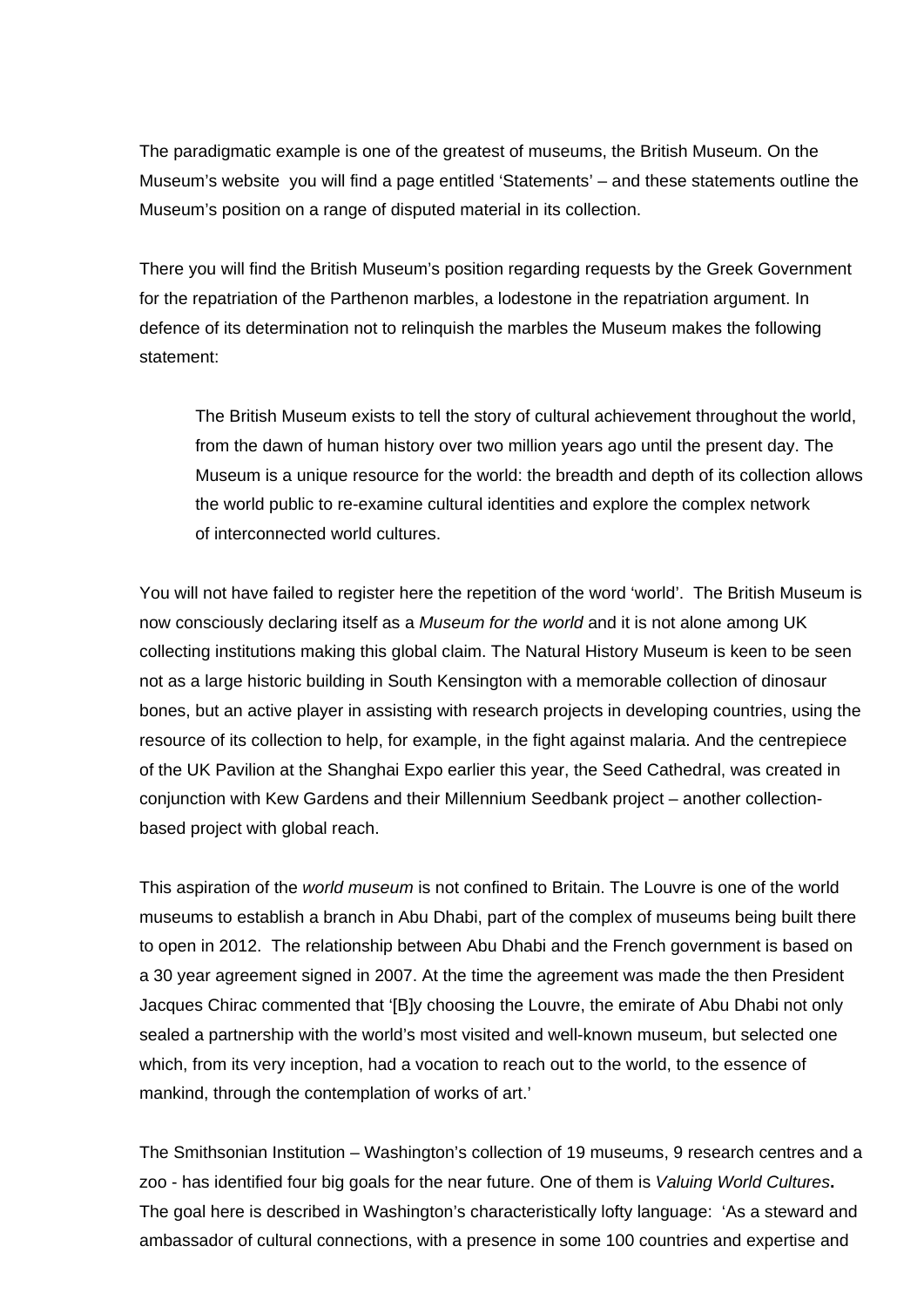collections that encompass the globe, we will build bridges of mutual respect, and present the diversity of world cultures and the joy of creativity with accuracy, insight, and reverence.'

To go back for a moment to the British Museum's argument for retaining the Parthenon marbles, it is interesting to see how the *opposite* view to that of the British Museum – the official Greek line on the Parthenon marbles – can be couched in equally supra-national, even pan-European, terms. Georgios Voulgarakis, the Greek Minister of Culture, said in a speech in 2006 that;

The request for the Parthenon Marbles restoration exceeds our national territories and it has nothing to do with chauvinism, as it is universal ... the Parthenon [is] a universal monument … our demand [is] ecumenical …. The reunion of the Marbles is our debt of honour towards history. The museums [and here Voulgarakis refers to all the European museums, not only the BM, that have parts of the Parthenon in their collections] ought to meet their moral obligations towards the cultural and spiritual coherence of the United Europe.

#### *Museums and diplomacy*

Another area where the British Museum has taken a particular stand is in the loan, this year, of the important ancient Babylonian cuneiform cylinder – the Cyrus Cylinder - to the National Museum of Iran. On the principles at play here, Karen Armstrong, the author and commentator on religious affairs and a British Museum Trustee is quoted as saying:

This cultural exchange may make a small but timely contribution towards the creation of better relations between the West and Iran.

This is a classic statement of soft diplomacy – culture can build bridges that states cannot. What is reflected here is a wider strategy on the part of the British Government not simply to see its major institutions as parts of a global cultural community, but more specifically to use not only 'small but timely' contributions but also larger gestures in accordance with foreign policy priorities. In 2008 the UK Department of Culture, Media and Sport allocated funding to a group of major UK museums to foster partnerships under a program called the World Collections Programme.

In October this year, writing to the British Museum with the government's expectations of how the Museum was to function following the recent 15% cut to its budget, the UK Secretary of State Jeremy Hunt wrote:

I have not allocated specific funding for the World Collections Programme, but the Foreign Secretary and I would like to see that collaboration and your wider international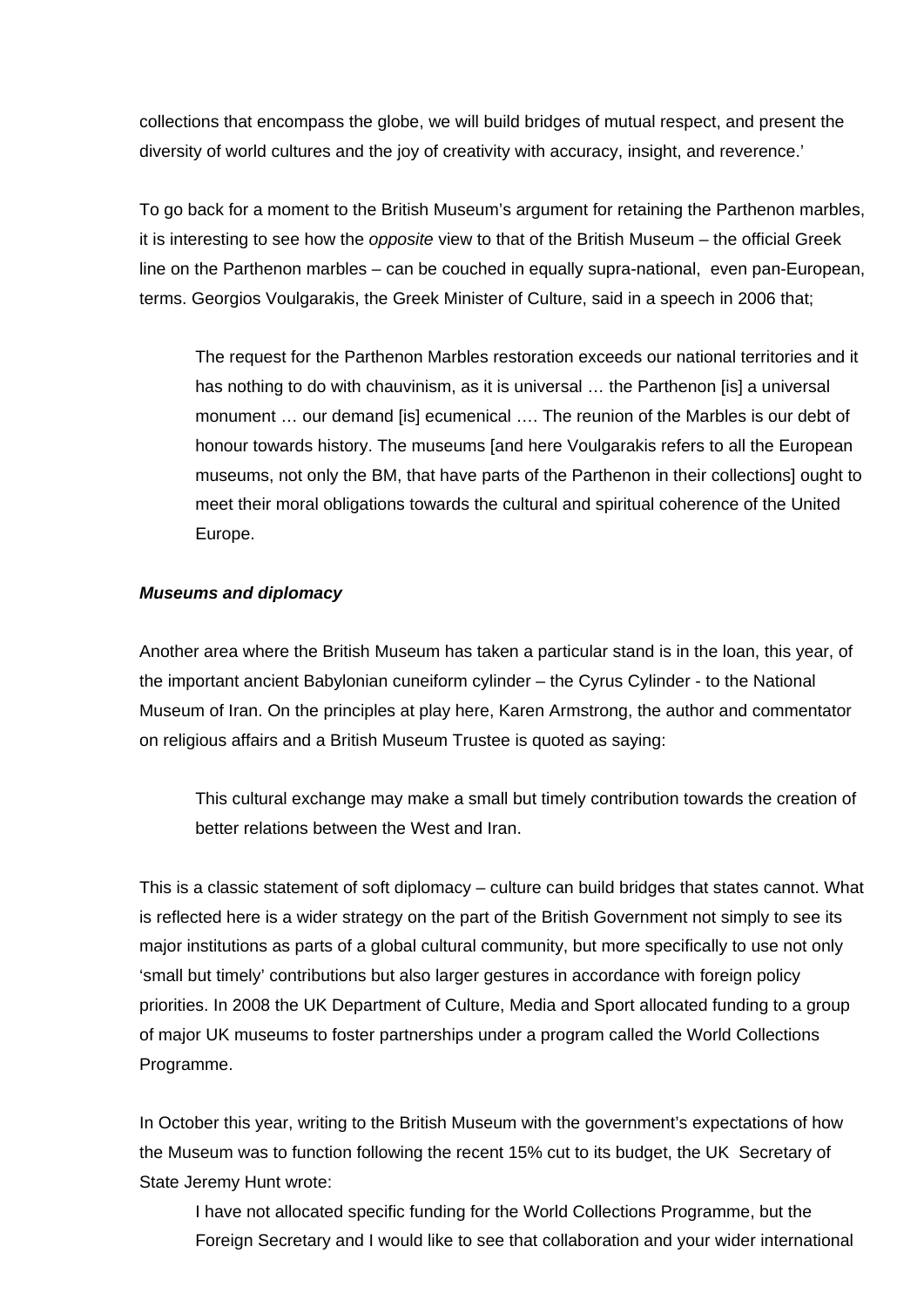work continue to develop over the next four years. The Government's priorities will be the emerging powers of China, India, Brazil, the Gulf States, Russia and Japan, and we would welcome your active engagement in those countries and others with a resonance for your collections and audiences.

'Resonance' is a gloriously vague word covering a range of issues.

Although Australia is not mentioned here there are two planned projects that register the British Museum's resonance with our country. In 2013 a major exhibition drawn from the British Museum's Aboriginal and Torres Strait Island collections will be shown at the National Museum of Australia. A crucial aspiration for this project is the forging of real and meaningful connections with Indigenous communities across Australia and their cultural heritage in the British Museum. Such connections are now the work of all world museums

And in May 2011 the Print Room of the British Museum will mount an exhibition of Australian printmaking – the first broad-ranging historical survey exhibition of Australian art for many decades in Britain. In association with the exhibition the British Museum will join with Kew Gardens in planting an Australian landscape garden in the Museum's West Lawn.

### *Museums and Indigenous cultures*

One of the most important issues for British Institutions and indeed for Australia is in the area of the repatriation of culturally sensitive material, in particular the repatriation of human remains. This is a huge issue for any museum aspiring to be a part of the world community. And it is an area in which Australian museums are playing a vital international role.

In a strict sense the obligations that govern the repatriation of human remains could not be described as global obligations because they are driven very much by specific locality associations for Indigenous communities. Australian governments have taken active steps over the past 9 years to assist in the complex processes of negotiation, repatriation and eventual return to custodians. This has been a successful program. Since its inception the National Museum has returned the remains of over 1000 individuals to Aboriginal and Torres Strait Islander communities and 360 secret/sacred objects. It is a two-way international exchange – the National Museum assists in the repatriation of remains from willing overseas museums (many of which happen quietly, without publicity) and culturally sensitive material has been repatriated from Australian collections, for example, to Maori and Native American communities.

The Museum also has a wider role in helping to present Indigenous culture in an international context and this is very much in line with the way in which the Australian government seeks to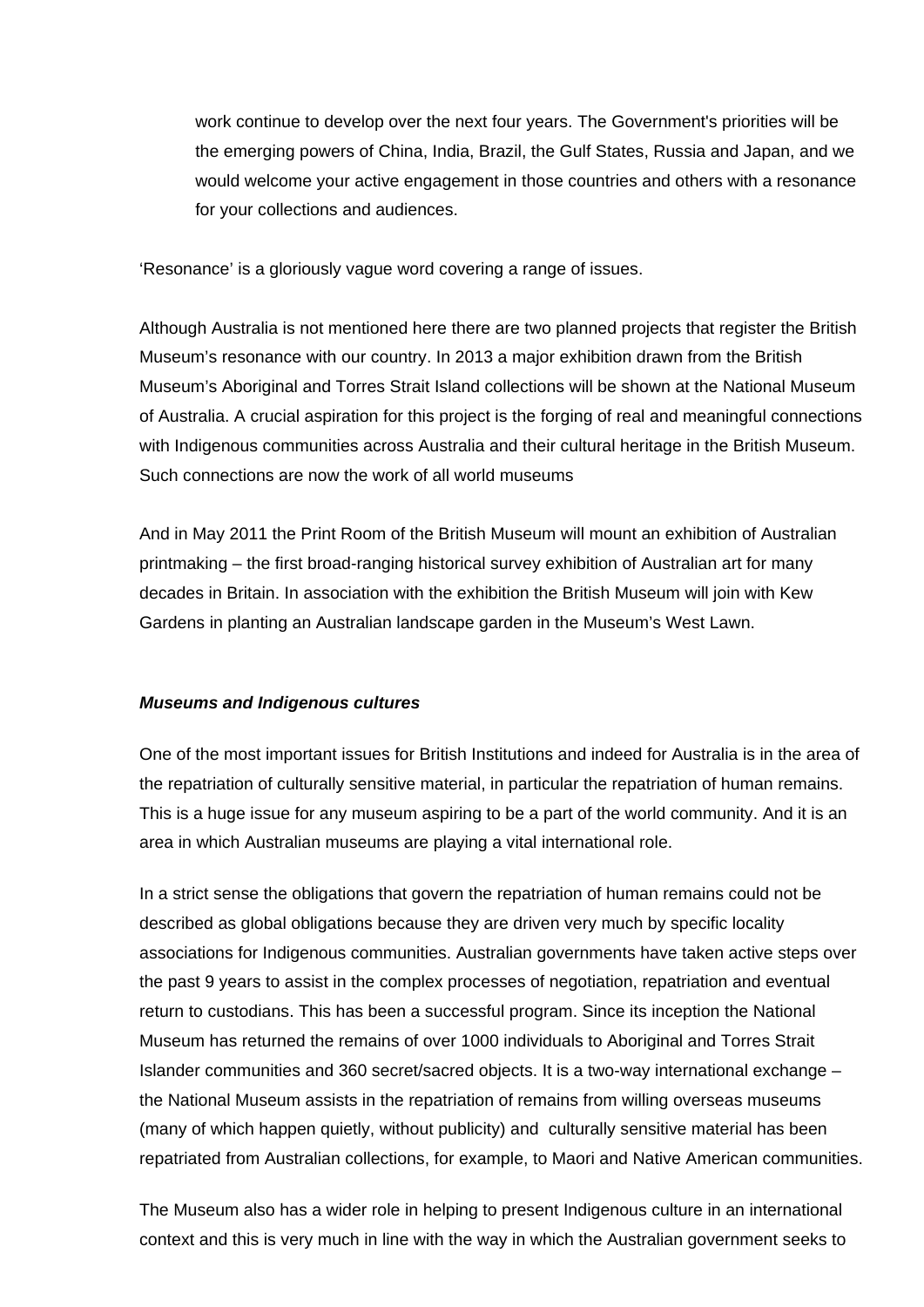present the face of Australia to the world. I could give many instances stretching back to 1941 when Aboriginal art was included in the Carnegie-sponsored *Art of Australia* exhibition shown in New York, Washington and Ottawa. (Indeed we could go back to the great exhibitions of the 19<sup>th</sup> century, where Aboriginal artefacts were shown in colonial contexts – the antecedents of the modern Expo). But I will confine myself to two recent examples. I mentioned the National Museum's exhibition of Western Desert paintings in Beijing at the outset. The exhibition was a re-cast version of the exhibition mounted at the National Museum in 2006-7. In Beijing it was seen by over 170,000 people and was accompanied by a Chinese translation of the Museum's 2007 exhibition catalogue.

I want to touch, too, on the display of the National Gallery of Australia's exhibition *Culture Warriors* at the Katzen Arts Center, a university museum in Washington in 2009. *Culture Warriors* was a touring version of the Australian Indigenous Art Triennial and in the words of the *Washington Post*: 'Though the show acts as the most civil of diplomats, it also subverts expectations; more important, its very existence acknowledges a country's history of statemandated racism.' The exhibition was deemed a success for Australian interests in the United States precisely *because* it was tough, critical and political not *in spite* of these things.

The two exhibitions I have described here are effective examples of Australian cultural institutions working in this area of soft diplomacy. Both exhibitions were real partnerships between cultural institutions and although they were facilitated and assisted by the Department of Foreign Affairs and Trade they were not conceived as exhibitions to 'sell Australia' overseas. This is an important point. Cultural institutions are proudly independent when it comes to content.

The two exhibitions were initially put together for Australian audiences; yet in an international context both were able to express complex and inflected messages about Australian culture and society. The Federal government was able to play a facilitating rather than a generating role in these cultural exports.

There was a dimension of *Culture Warriors* that was particularly valuable – the integration of a performative element in associated programs. Lectures were given; artists spoke at forums, musicians sang, dancers danced.

This human element, often overlooked if we see museums only as collections of objects, is a vital part of our role into the future and it is where the most lasting impacts will occur.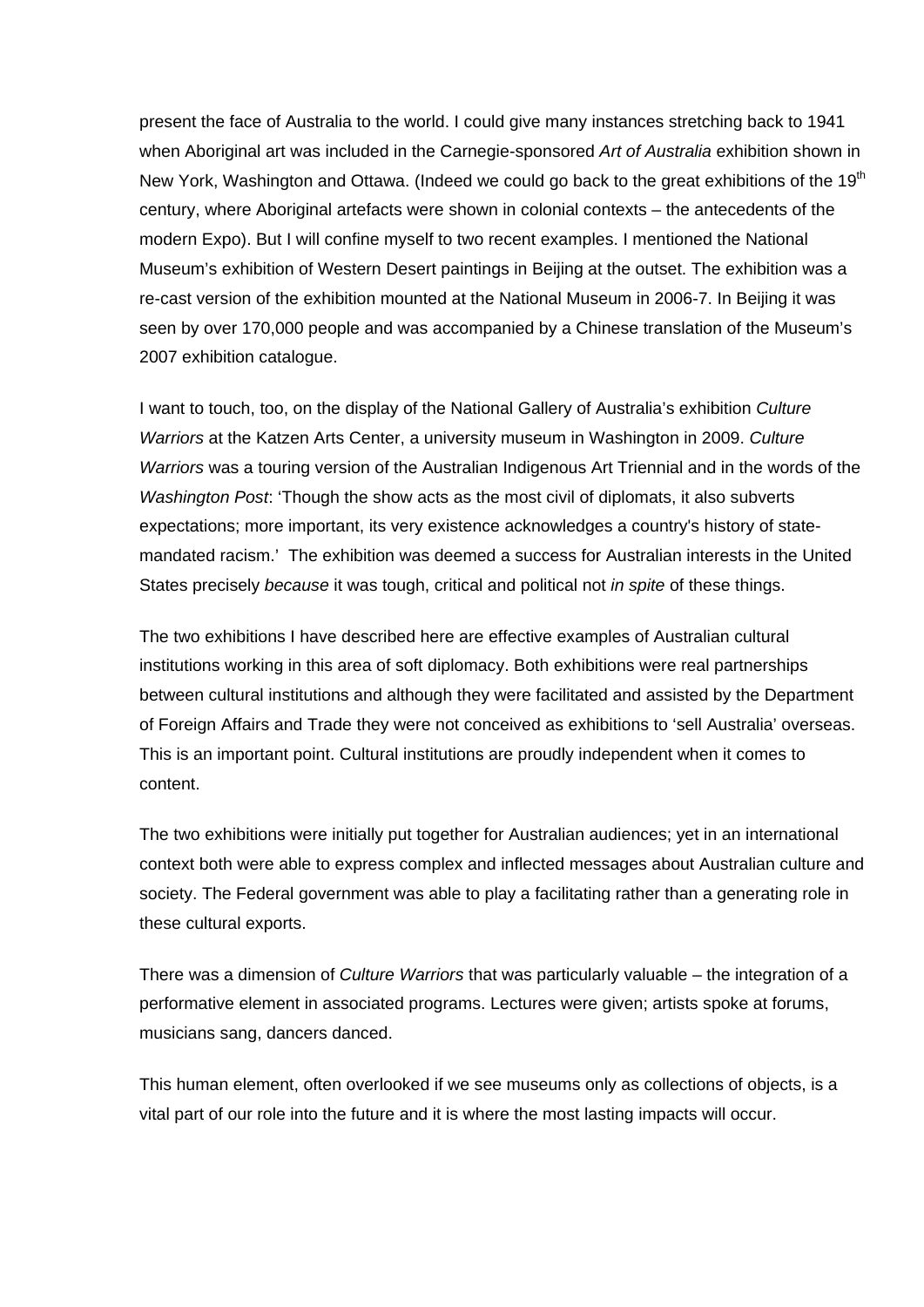#### *Australia's role in the world of museums; the future*

A further dimension of the human is in the sharing of expertise, an area where Australia has a great deal to offer the world. In this arena the National Museum has many possibilities. Our MoU with China specifically refers to professional staff exchanges; this year National Museum staff assisted the Vatican Ethnographic Museum to successfully mount an exhibition of their Indigenous collections to co-incide with the beatification of Mary MacKillop. Here, again, the National Museum assisted in connecting Indigenous communities with collections held overseas. As a final example, the National Museum supports a joint initiative with ICOM Australia to pursue projects that maintain and strengthen cultural practices in the Pacific. Along with state museums and with grant money provided by AusAID, Australia has over the past five years been able to assist in a number of museum projects - infrastructure, resource and database projects - in the Solomons, Vanuatu and Fiji.

ICOM is one of the international professional organisations through which the museums of Australia connect with those of the wider world, as are such organisations as the International Federation of Friends of Museums.

For the past five years the National Museum of Australia has been working to a strategic plan which included the aspiration that the institution becomes a 'recognised world-class museum'. We now in the process of rethinking this formulation to remove its overtone of cultural cringe and to more accurately describe the Museum's place in the world. Of course we have not given up on the aspiration to be recognised as world-class but our activities into the future will be driven by asking: How can we play a distinctive part in the wider world?

The answer seems to me to have three parts. I have outlined partnerships with the Australian government in the facilitation of our work overseas chiefly through exhibitions. Secondly I have touched on the real potential we have to build human capital with overseas partners and within our own country. Ultimately, however, we will be able to play a distinctive role by *being original*, by getting beyond the international style of museum presentation - the homogenisation that means all museums across the world look the same - and devise a new type of experience altogether.

As we have discussed, the principal way in which our museums have been original in an international context is by showcasing the culture of Indigenous Australia. But originality is also a dimension of the way museums *do* things. The National Museum will become internationally significant by doing worthwhile things in a unique way. In order to do this we will need to use our own intellectual resource, to be self-confident as well as self-reliant but also to be ready to share ideas and expertise with global partners.